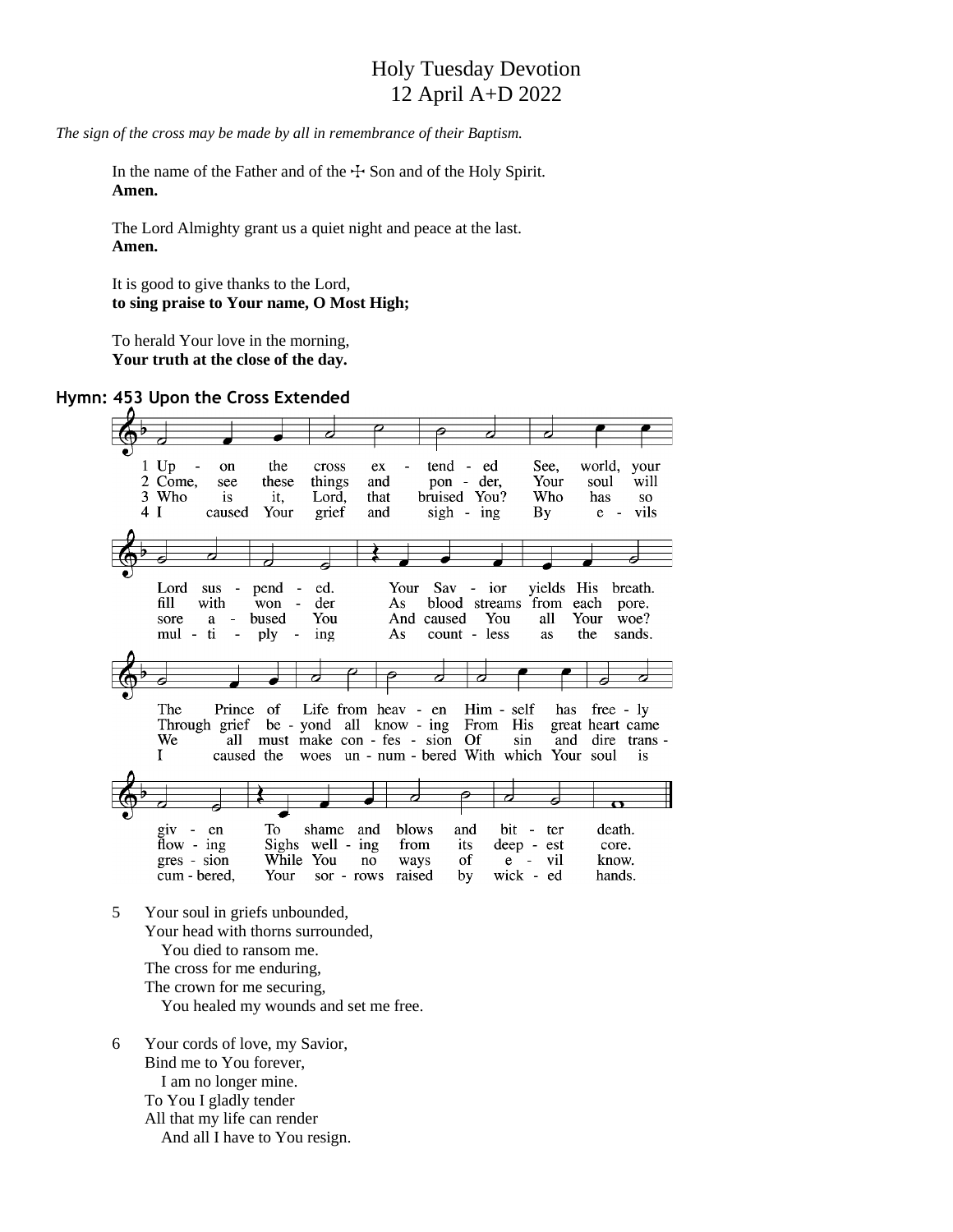7 Your cross I place before me; Its saving pow'r restore me, Sustain me in the test. It will, when life is ending, Be guiding and attending

 My way to Your eternal rest. Text: Paul Gerhardt, 1607–76; tr. John Kelly, 1833–90, alt. Tune: Heinrich Isaac, c. 1450–1517 Text and tune: Public domain

**Lesson** *Mark 14—15*

#### **Response**

A O Lord, have mercy upon us.

C **Thanks be to God.**

## **Apostles' Creed**

C **I believe in God, the Father Almighty, maker of heaven and earth.**

> **And in Jesus Christ, His only Son, our Lord, who was conceived by the Holy Spirit, born of the virgin Mary, suffered under Pontius Pilate, was crucified, died and was buried. He descended into hell. The third day He rose again from the dead. He ascended into heaven and sits at the right hand of God the Father Almighty. From thence He will come to judge the living and the dead.**

**I believe in the Holy Spirit, the holy Christian Church, the communion of saints, the forgiveness of sins, the resurrection of the body,** and the life  $\div$  everlasting. Amen.

**Lord, now You let Your servant go in peace; Your word has been fulfilled. My own eyes have seen the salvation which You have prepared in the sight of every people: a light to reveal You to the nations and the glory of Your people Israel.**

### **Lord's Prayer**

C **Our Father who art in heaven, hallowed be Thy name, Thy kingdom come, Thy will be done on earth as it is in heaven; give us this day our daily bread; and forgive us our trespasses as we forgive those who trespass against us; and lead us not into temptation, but deliver us from evil. For Thine is the kingdom and the power and the glory forever and ever. Amen.**